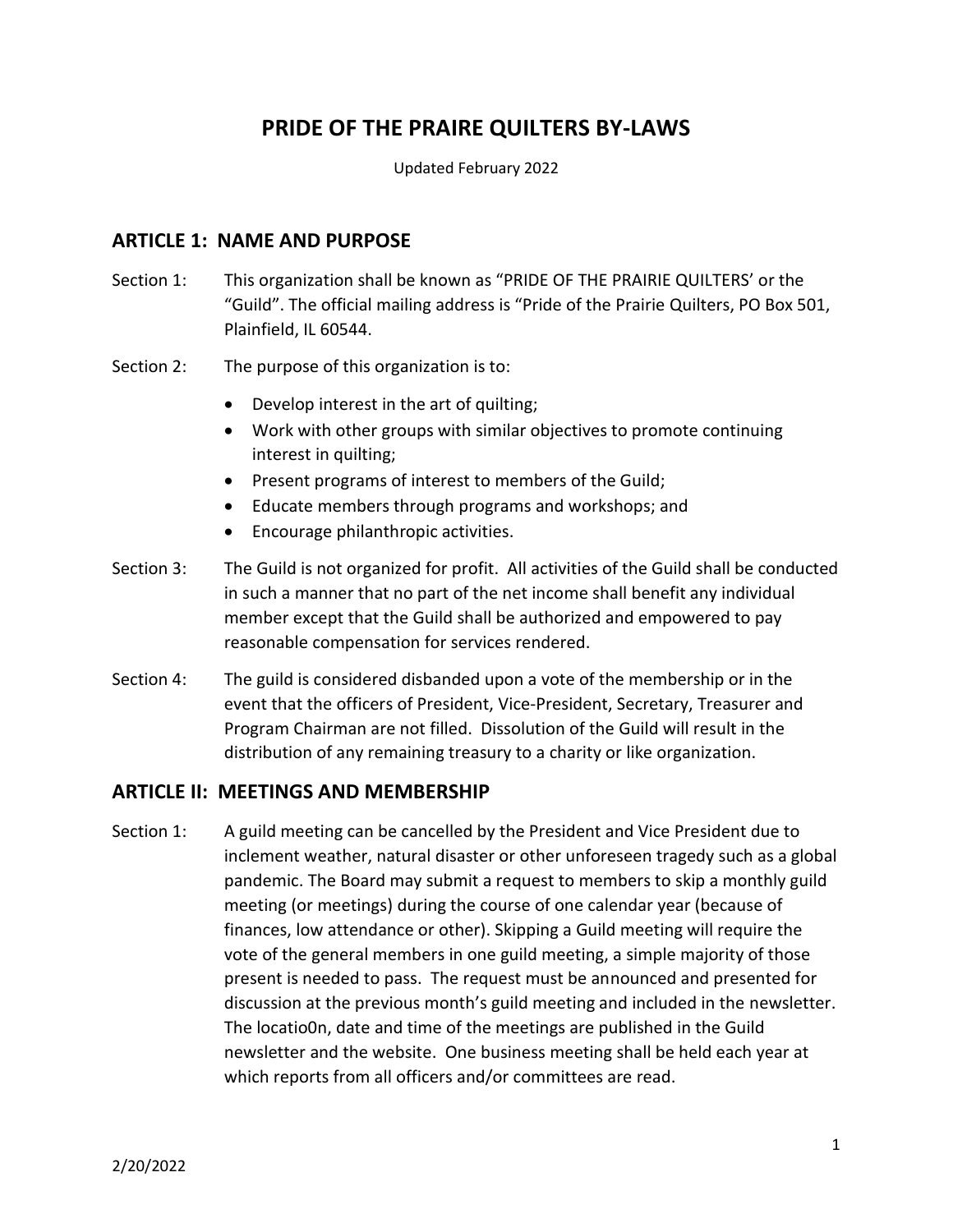- Section 2: Board meeting are held as agreed upon by the Board of Officers. Board meeting are open to the general membership with prior notification of the attendance to a current board member. Each board position is allotted one vote. There will be a joint meeting of the newly elected officers and retiring officers at which time the Guild calenda and Guild meetings, Board meeting and Newsletter frequency shall be determined. At the last board meeting of the calendar year, the Board of Officers shall determine a membership limit (if required to abide by fire codes of the meeting facility or parking limitations) and shall establish the amount for the annual dues for the upcoming year. The Board shall review and update the By-Laws and Policies and Procedures as needed. (Refer to Article VIII)
- Section 3: Any person 18 years of age or older is eligible to join. Due to the style and complexity of Guild programs, children and infants are discouraged from being present. By-Laws, Policies and Procedures and the Guild membership list will be available to the Guild members.
- Section 4: Annual membership is from March  $1<sup>st</sup>$  through the last day of February. Renewal dues are payable January 1<sup>st</sup> through the last day of February. Unpaid renewal are dropped on March  $1^{st}$ . If the membership cap is reached, a waiting list will be established. A past member rejoining after March  $1<sup>st</sup>$  shall be considered a "New Member". New members will pay full dues March through September or a prorated fee of \$10 October through February. If a waiting list exists, new members may join at which time space is permitting.
- Section 5: A nominal guest fee may be charged for guests at any program so designated by the Board of Officers.

#### **ARTICLE III: ELECTION OF OFFICERS AND TERMS OF OFFICE**

- Section 1: Duties of the officers are as described herein (See Addendum). No member shall hold one office for mare than two consecutive terms. No member shall hold more than one office at a time. A nominating Committee of at least one board member and 2 non-board members shall be selected by the President no later than the November Guild meeting. It is recommended that individuals nominated for President and Program chairman be past or present Board members.
- Section 2: Individuals nominated for office shall be contacted by the nominating committee to verify acceptance until a minimum of one and a maximum of Three nominations are offered as a slate to the general membership for each position. This slate of officers will be voted on by written ballot of the membership present at the February meeting. If the slat of officers is not opposed, a show of hands can constitute a vote verses a written ballot.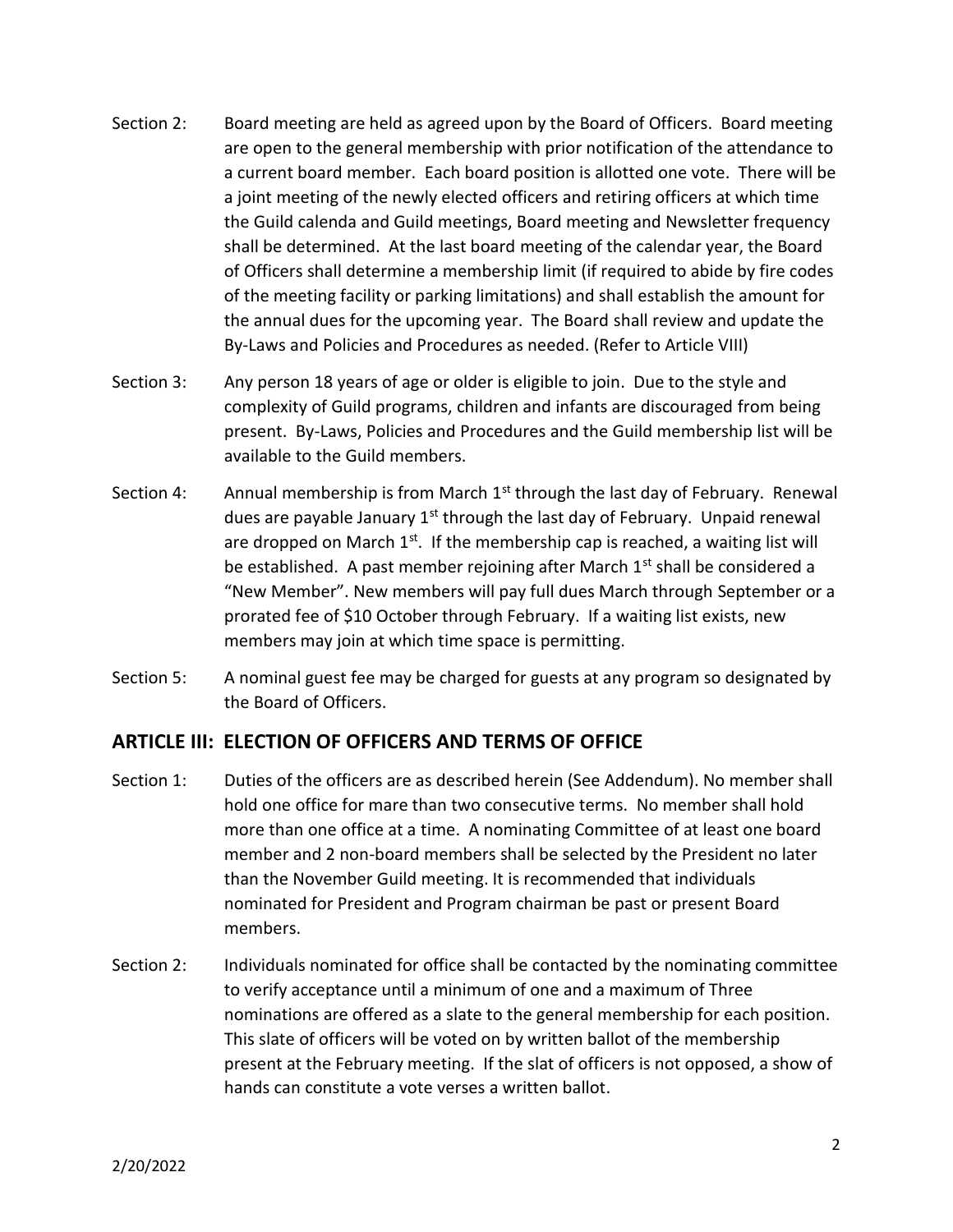- Section 3: New officers shall take office on March 1 and shall assume their duties at the March meeting. A Contract/Program Facilitator will be elected every year. This is a 2-year board position, beginning in March of the election year and ending February of the second year. The first year of the term (March through February), the elected guild member will serve as the Contract Coordinator, initiating and obtaining contracts from speakers for March through February of the following year. The second year of the term (March through February), the elected guild member will serve as the Program Facilitator for the program/workshops that were contracted during the first year of the term.
- Section 4: Any unfilled term of office will be filled by appointment of the Board.

#### **ARTICLE IV: WORKSHOPS AND PROGRAMS**

- Section 1: The cost of each workshop will be determined by the Program Chairman and reported to the Board. Workshop fees must be paid at the time of reservation. Members are given priority over nonmembers. Board members are not given preferential treatment at workshops and do not receive free workshops.
- Section 2: Refunds for workshops are issued only if an individual from the waiting list is able to attend. Any changes or substitutions must be made with the Program Chairman.
- Section 3: Any supplies, handouts or equipment needed for the workshops or programs to be paid by the Guild in excess of \$50 must be approved by the Board prior to the meeting.
- Section 4: All programs will be paid through the Program Chairman as contractually agreed upon by the speaker and approved by the Board. The Treasurer will issue these payments by Guild check.

#### **ARTICLE V: NEWSLETTER AND MAILINGS**

- Section 1: The Guild's newsletter is published at a frequency determined by the Board. Deadlines for contributed material shall be set forth by the Newsletter Chairman.
- Section 2: Mailings to the general membership for any other purpose other than guild business must be approved by the Board. No membership or attendance list may be used for any purpose of the than Guild communications.

#### **ARTICLE VI: FUNDRIASING**

Section 1: The Guild is not organized for profit and shall fund its operations costs and activities from membership dues and fundraising activities.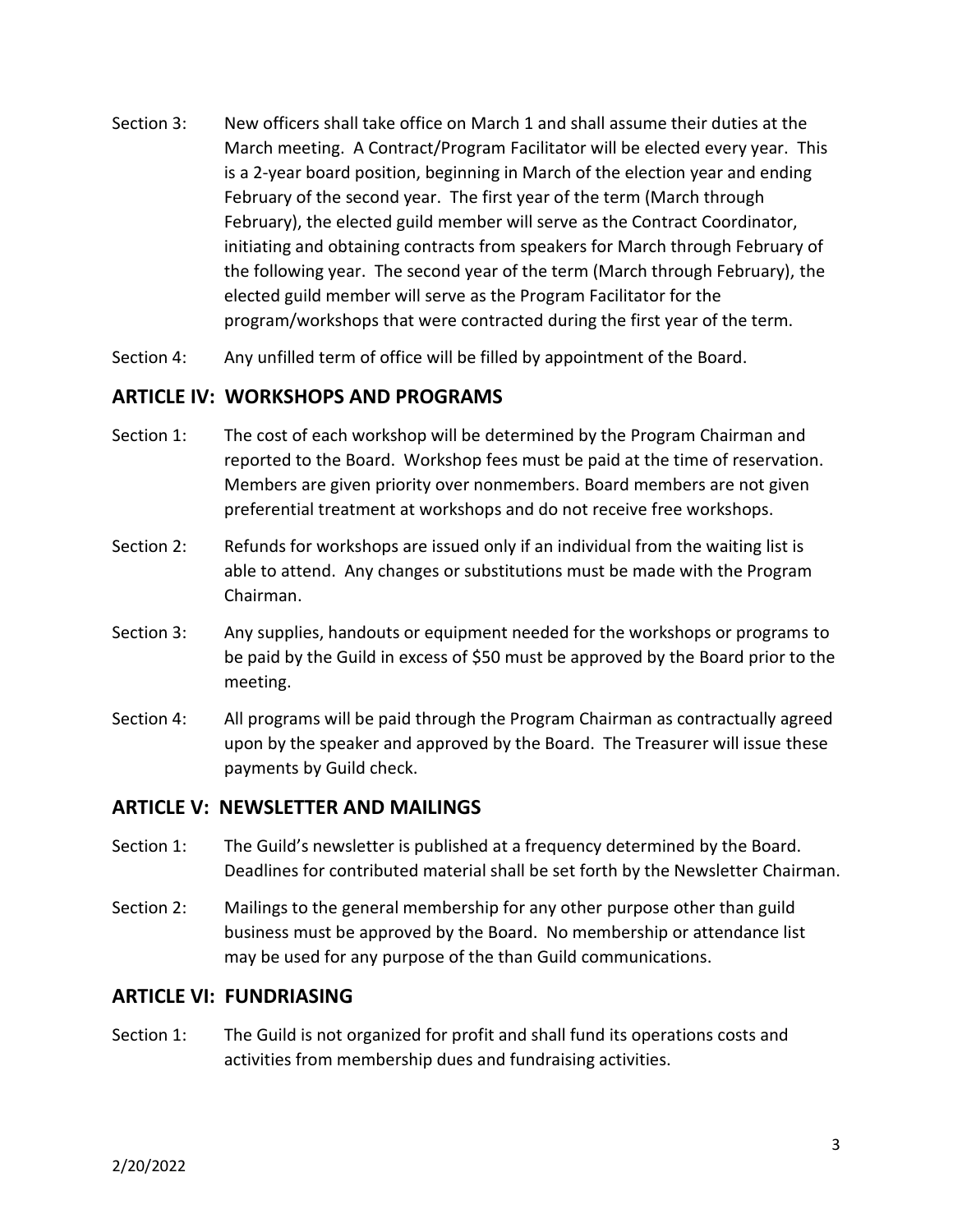Section 2: Other fundraising activities may be conducted as necessary for the ongoing financial obligations of the Guild as approved by the Board. Plans for such activities may be submitted tot eh general membership for approval and participation.

## **ARTICLE VII: LIABILITY**

Section 1: The guild and board members assume no responsibility for any accidents or injury resulting during and in transit to and from any guild activities. Bond insurance will cover the Treasurer and Quilt Show Treasurer during their term of office.

### **ARTICLE VIII: AMENDMENTS**

- Section 1: These by-laws may be amended by a simple majority of the total members present at any regular meeting. Any proposed changes shall be announced in a regular meeting one month prior to a vote on any change.
- Section 2: These by-laws shall be liberally interpreted, keeping the general welfare of the Guild in mind.

# **PRIDE OF THE PRAIRIE QUILTERS**

# **ADDENDUM: DUTIES OF BOARD MEMBERS**

It is the duty of each board member to have regular attendance at monthly guild meetings and scheduled board meetings.

**NOTICE:** ALL guild related correspondence including but not limited to banking documents and membership renewals MUST be sent to the Guild PO Box and NOT to any individual Board member's home.

**PRESIDENT**: Coordinates activities and ideas of members and the Board of Officers. Develops and implements agendas for each meeting. Oversees fundraising, other Guild events and the Quilt Show. Conducts the monthly meetings and Board meetings. Shall annually appoint an audit committee, consisting of one board member and one guild member to inspect the Guild books. May appoint special committees and committee chairmen as approved by the Board. Maintains the Guild calendar. Second signatory on the checking account.

**VICE PRESIDENT**: Fills in for the absence of the President. Organizes a new member event annually. Maintains the By-Laws and the Policy and Procedures. Is responsible for picking up the Guild mail at the Plainfield Post Office Box 501 on a timely basis.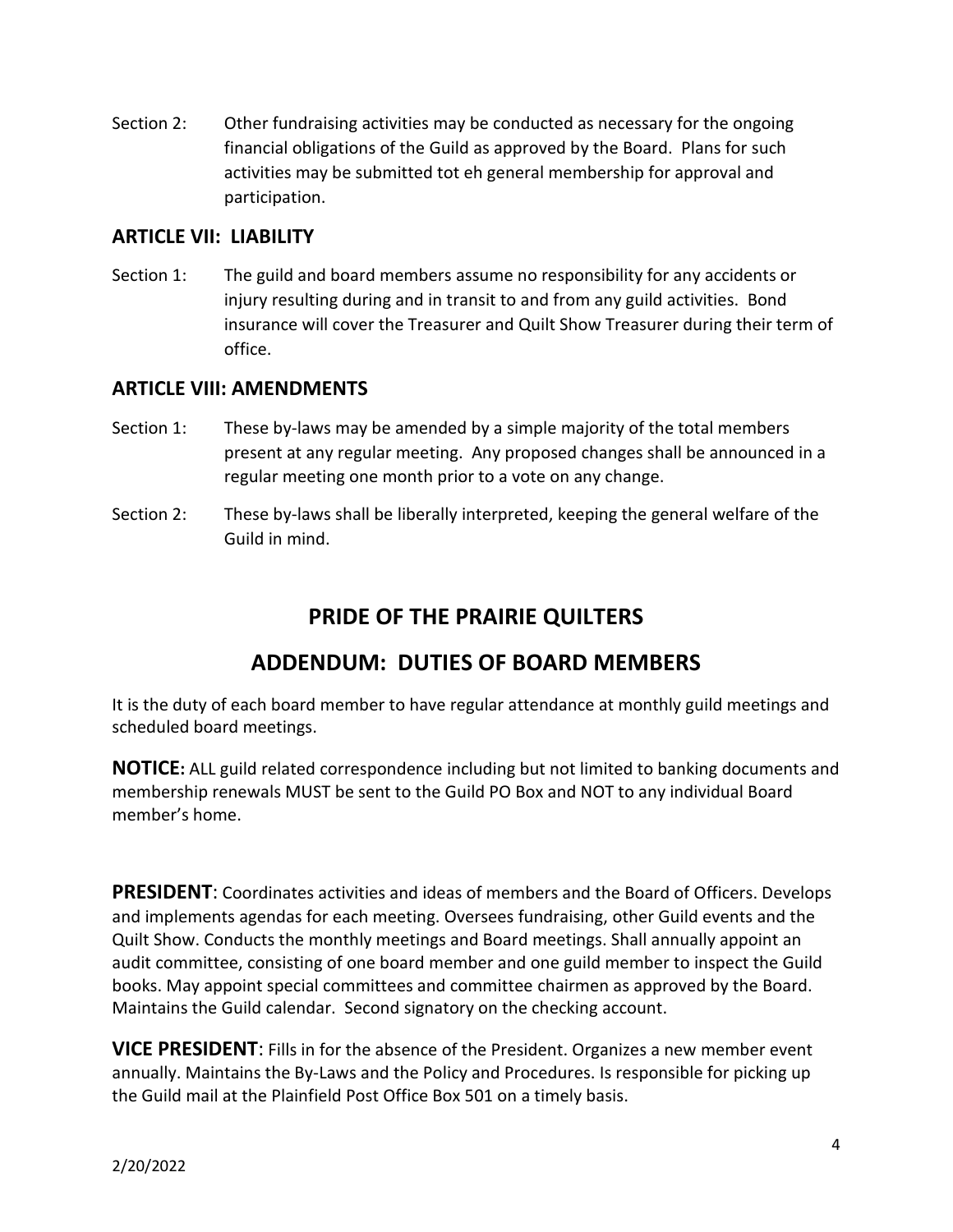Contact members at the time of illness or death in the family, as approved by the Board.

In the event of an illness or death in the family of a guild member, the Vice President will send a card or flowers as approved by the board. In the event of the death of a guild member, the Vice President shall arrange for flowers or the planting of a tree in the name of the deceased.

The Vice President shall write thank you notes as appropriate for any donations of materials and/or time to the Guild.

**SECRETARY**: Maintains and accurately records minutes of each guild meeting and scheduled board meetings and conducts guild correspondence. Distributes minutes to board members at scheduled board meetings.

**TREASURER**: Maintains financial records of the Guild. The guild fiscal year is from the current year March 1st through the end of the following February. Develops and implements the Guild budget. Dispenses guild funds based on submitted bills and reimburses members for approved expenses. Submits accounts for an internal audit by one Board member and one member at large by March 1st. Keeps signature cards at the bank up- to-date. Obtains all insurance for the Guild, including, but not limited to, liability insurance, bond insurance and any quilt show related insurance.

The Treasurer shall balance monthly bank statements, keep an accurate check register up-todate, prepare quarterly reports for board members and prepare an annual financial report.

The Treasurer shall reimburse expenditures as follows:

• All requests for reimbursement must be accompanied by receipts and a Pride of The Prairie reimbursement form.

• Board members will by automatically reimbursed for general expenses, such as copying, phone calls, postage, and miscellaneous items which are used for Guild communications and for items related to their board position.

• All fundraising activities should have a separate budget, with proposed expenses and projected income that must be approved in advance by the board. Board members or committee chairs that submit expenses within the budget should be automatically paid.

• Any expense item involving a contract or long-term commitment of guild funds must be approved by the board prior to signing. This will provide the Treasurer with adequate warning and documentation to pay out amounts due. (This would include speakers, change in meeting room fees, workshops, bus trips or any other item that must be arranged in advance.

• Non-board members must have prior Board approval for expenses.

• Any item falling outside these limits will require Board approval.